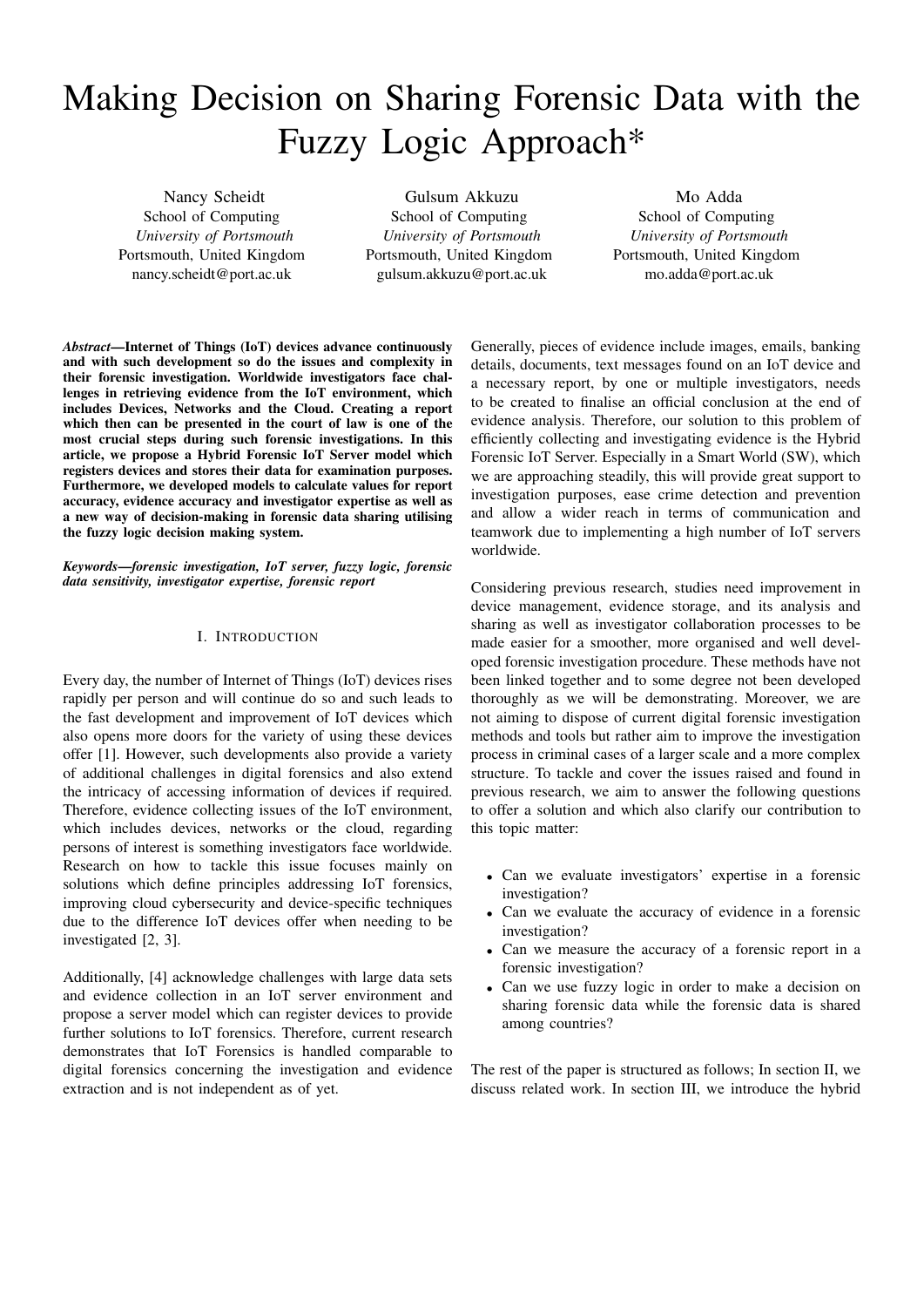forensic IoT server with its architectural structure. In Section IV, we give the mathematical modelling of this work. We then give the fuzzy logic decision making on forensic data sharing. In section VII, we conclude the paper and discuss future work.

#### II. RELATED WORK

### *A. IoT Forensics Investigation*

Several papers which are focusing on Digital and IoT forensics and how to most securely retrieve evidence have been published. For this paper, our understanding of IoT forensics is, it being an investigation of the three different levels: Cloud, Network, and Devices [5]. Such is a highly complex procedure and raises a variety of security as well as investigation issues. Research on this topic conducted by [4] as well as [6] are closest related to the aim of our paper in forms of minimising the complexity of IoT Forensics on the three-level basis. [4] research presents a Forensic Aware IoT model which supports forensic investigation in a reliable way within the IoT environment and provides a slightly different perspective to a forensic procedure by creating an environment which stores devices and its data on the cloud and enable investigators to easily retrieve evidence when physical devices are not accessible. To ease the investigation and the high amount of available investigating tools, [6] proposed a management model of forensic technologies to ease access to such. However, considering the additional research on the variety of aspects and issues surrounding IoT forensics, it is apparent that improvement is crucial for such models to work efficiently, especially in a world where Smart Cities (SC) are rapidly increasing [7].

#### *B. Data Sharing*

Due to this paper's focus being on the improvement of IoT Forensics, a crucial part of such is data sharing, be it within countries but also internationally. In this day and age, storing data in the cloud increases the ease of storage as well as sharing information with others all over the globe [8]. However, this also carries a lot of data security and privacy risks with it [9]. [8] proposed a more secure way of encryption to ensure the security of data and privacy and [10] propose a 5-step data sharing scheme to improve such further. If we take these measures a step further and consider data sharing from a police investigation point of view, additional issues need to be considered, such as the trust level of different countries with each other possibly being a hindrance when inquiring information for investigation purposes. The agreement between the UK, Australia, Canada, New Zealand and the United States regarding fingerprint data sharing would be beneficial guideline as one of the steps necessary to implement in regards to digital data worldwide [11].

#### *A. Architecture*

As previously touched upon, our proposed Hybrid Forensic IoT server is a combination of a hierarchical and distributional system and we will refer to it as the Hybrid Server further on. Therefore, in a world where SC are implemented constantly, we suggest each country to be equipped with a main IoT server. Moreover, for a faster exchange of data, all countries will have additional servers for each of their regions (subserver) as visualised in Figure 1.

Due to this kind of model being heavily dependent on data sharing within as well as among countries the investigation process was considered as well and was categorised into three different models.



Fig. 1. Hybrid Forensic IoT Server Structure

#### Classical Investigation Model

Research by [12] demonstrates several classical digital forensic investigation models and shows that the majority of models present and focus on a very similar process: Collection, Examination, Analysis and Reporting of evidence which is all conducted in one laboratory [13].

#### Distributed Investigation Model

Building on the classical approach and considering digital forensic challenges inspired research by [14] and [15] proposing IoT digital forensic investigation models. While considering the possible issue of data sharing as well as our proposed model of the IoT server, the second model was developed.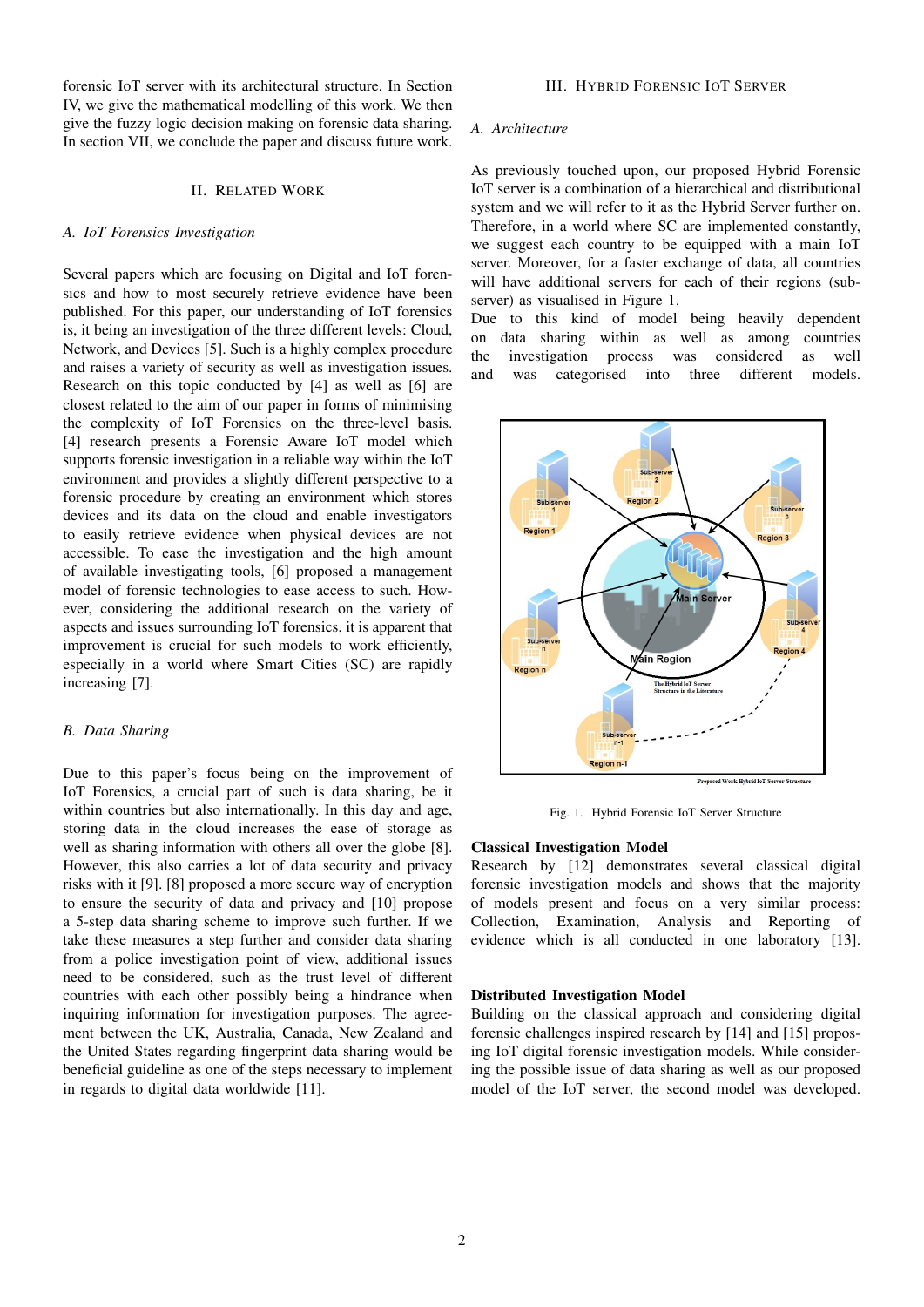If data sharing within or among countries is prohibited there is still the possibility to continue a police investigation. In our model of distributed investigation, this can be met with the exchange of the final analysis reports of an investigation rather than all of the evidence. This is an efficient solution to protect data from random access by individuals, as well as data contamination, and further steps against individuals only have to be taken if suspicious data was found during an examination. Figure 2 visualises a brief overview of the structure of the distributed investigation process and shows the four steps of data sharing within the Hybrid Server environment:

- 1) Country A requests data from Country B's Main-Server
- 2) Main- and Sub-Server communicate about request 3) Value of Data Sensitivity is calculated by the Server System
- 4) Country B decides if data is to be shared or not.

#### Multi-Tasking Investigation Model

Finally, if the previous steps are followed and only the investigation report is exchanged, there is the question of validating the received report. For this issue, it is proposed to utilise a Training Model beforehand to examine the investigator being employed for future investigations. This model falls under a stochastic model and will be discussed further in the following section. It can be used for different purposes but in this case, will show the employability of the individuals in regards to IoT digital forensic and will support the selection process in deciding on the most skilful examiners as demonstrated in Table I which weighs expertises of investigators on different levels.

# IV. MODELLING OF EVALUATING INVESTIGATOR, EVIDENCE, REPORT, AND DATA SENSITIVITY

This section introduces models of this work to evaluate investigators, evidence, and whole image/report of the process. It also answers the first three research questions of the work. As it is aforementioned, forensic investigation processes include four key factors, which are evidence, investigator, expert witness, and tools, in order to have a complete investigation process. It is very possible to have a set of those factors in an investigation process, for instance, several tools could be used, several investigators can work on the same case, and a device might include different evidence items. However, only one expert witness can take the report to the court, therefore, the expert witness can not be considered as a set. Sets of other factors can be defined as follows;

Evidence set:  $E=E_1, E_2, \ldots, E_k$ ; Investigator set:  $I = I_1, I_2, \ldots, I_l$ ; Tool set:  $T=T_1, T_2, \ldots, T_n$ .

Accuracy of evidence, the expertise of investigator, and the

quality of tools are remarkably important factors in a forensic investigation. The process needs to be completed without a mistake or with minimum mistakes. By considering this, we have defined models, which can evaluate the expertise of investigators and accuracy of evidence. The model aims to complete the best process for minimising the mistakes and maximising the number of the files while evidence is shared among countries.

Once the accuracy of evidence and investigators' expertise values are known, the confidence value of the whole process can be calculated. In order to do this, we define a confidence function, which has two input values and produces one single output. *Confidence* is a number that ranges in [0,1].

Table I represents how investigators confidence value and accuracy value of evidence are calculated. Explanations of *0, 0.5, and 1* values are given in Table IV.

•  $C_{ffi}$  is a model that calculates the confidence value of each image in the evidence. The model is as follows;

$$
C_{ffi} = \frac{\sum_{i=1}^{m} (P_i)}{m} \tag{1}
$$

 $P_i$  represents the degree of expertise for each investigator or expert. *m* presents the number of experts, who are assigned to analyse evidence.

The confidence value of each file within the evidence helps us to develop the confidence model of a whole image. Model 2 is the equation that is used to calculate the confidence value of the evidence.

$$
C_{fE i} = \frac{\sum_{i=1}^{n} C_{ffi}}{n} \tag{2}
$$

 $C_{fEi}$  is a number in [0,1]. The evidence confidence value is calculated by dividing the summation of the confidence value of each file in the evidence with the number of files.

•  $C_{fIi}$  is a model that calculates the confidence value of the experts. The model is as follows;

$$
C_{fIi} = \frac{\sum_{i=1}^{n} (d_i)}{n} \tag{3}
$$

In Equation 3,  $d_i$  represents the degree of extracting the  $file_i$  for the evidence and *n* represents the number of files in an evidence item.  $C_{f I i}$  is a number ranges in [0,1].

•  $C_{fEW}$  presents the confidence of the expert witness that is related to the skills of the person, who takes the forensic report to the court. In some cases, the expert witness might be the same person as the investigator. If that is the case, the value of the confidence of the expert witness is considered equal to the confidence of the investigator.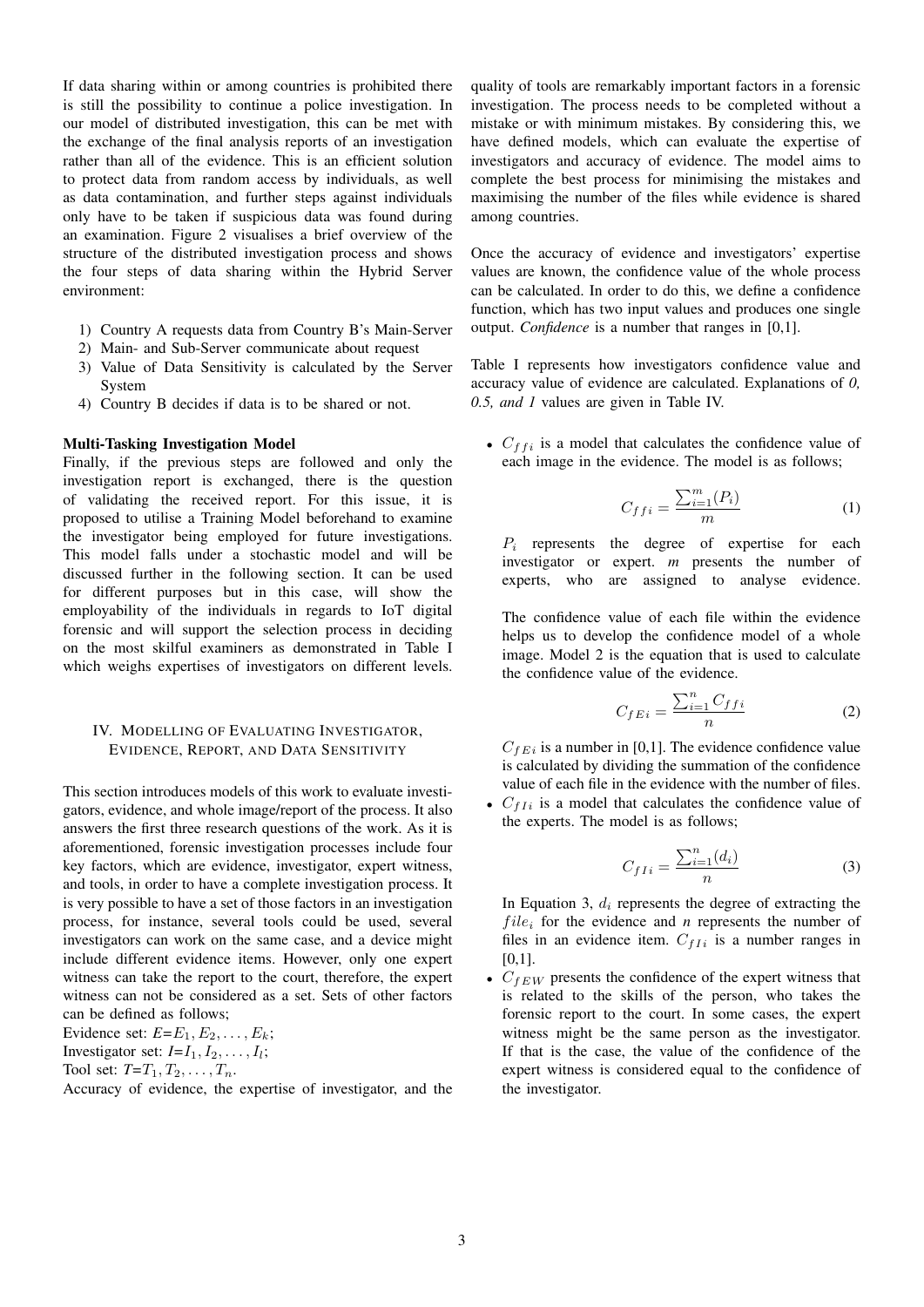

Fig. 2. Server structure with requester and owner of data

| Evidence             |                                    |                         |                                            | Evidence                                           |
|----------------------|------------------------------------|-------------------------|--------------------------------------------|----------------------------------------------------|
|                      | Investigator <sub>1</sub>          | .                       | Investiqator <sub>m</sub>                  |                                                    |
| Image $E_i$          |                                    |                         |                                            | Confidence $Cf_{fi}$                               |
| $f_1$                | $0 \vee 0.5 \vee 1$                | $\cdots$                | $0 \vee 0.5 \vee 1$                        | $\sum_{i=1}^{m} (P_i)$<br>$Cf_{f1} =$              |
| $f_2$                | $0 \vee 0.5 \vee 1$                | $\cdot$ $\cdot$ $\cdot$ | $0 \vee 0.5 \vee 1$                        | $\underline{C}f_f2=\overline{\Sigma_{i=1}^m(P_i)}$ |
| $f_3$                | $0 \vee 0.5 \vee 1$                | $\cdots$                | $0 \vee 0.5 \vee 1$                        | $\sum_{i=1}^{m} (P_i)$<br>$Cf_{f3} =$              |
| $\cdot$              | $\cdot$ $\cdot$ $\cdot$            | $\cdots$                | .                                          | $\cdot$                                            |
| $\cdots$             | $\cdots$                           | $\cdots$                | $\cdots$                                   | $\cdots$                                           |
| .                    | $\cdot$ $\cdot$ $\cdot$            | $\cdots$                | .                                          | $\cdots$                                           |
| $\cdots$             | $\cdots$                           | $\cdots$                | $\cdots$                                   | $\cdots$                                           |
| $_{fn}$              | $0 \vee 0.5 \vee 1$                | $\cdots$                | $0 \vee 0.5 \vee 1$                        | $C f_{fn} = \frac{\sum_{i=1}^{m} (P_i)}{n}$        |
| Investigator         | $\sum_{1}^{n}(d_i)$<br>$Cf_{I1} =$ | $\cdots$                | $Cf_{In} = \frac{\sum_{i=1}^{n} (d_i)}{n}$ |                                                    |
| Confidence $Cf_{Li}$ |                                    |                         |                                            |                                                    |

TABLE I TABLE: WEIGHTING INVESTIGATORS' EXPERTISES FOR EMPLOYABILITY

• The confidence value of the report depends on three values, which are the confidence value of investigators, the confidence value of the evidence, and the confidence value of the expert witness. In this work, we use *AND* conjunction for calculating the confidence value of the forensic report.

 $C_{f R} = f(C_{f E i} \wedge C_{f I i} \wedge C_{f E W})$ 

 $C_{fR}$  is the model that presents the calculation of the correctness/confidence of the report. In order to show a detailed way of the calculation, we created Table II. There are abbreviations on the table,  $C_I$  represents the *Confidence value of the Investigator,*  $C_{EW}$  represents the *Confidence value of the Expert Witness*,  $C_E$  represents the *Confidence value of the Evidence*, and  $C_R$  represents the *Confidence value of the Report*.

Table II clearly presents that it is necessary to have all values to decide the correctness of the report. *The confidence of Expert witness (* $Cf_{EW}$ *)* value can be either 0 or 1 whereas *the confidence of Investigator* ( $Cf_I$ ) and

TABLE II A SAMPLE PRESENTATION OF CONFIDENCE OF INVESTIGATOR, EVIDENCE, EXPERT WITNESS, AND REPORT

| $C_I X C_{EW} X C_E$ | $C_R$   |
|----------------------|---------|
| $[0-1]X0X[0-1]$      |         |
| $[0-1]X0X[0-1]$      |         |
| $[0-1]X1X[0-1]$      | $[0-1]$ |
| $[0-1]X1X[0-1]$      | $[0-1]$ |
| $[0-1]X0X[0-1]$      |         |
| $[0-1]X0X[0-1]$      |         |
| $[0-1]X1X[0-1]$      | $[0-1]$ |
| $[0-1]X1X[0-1]$      | $[0-1]$ |

*the confidence of Evidence* ( $Cf_I$ ) values can range in [0-1].

Sensitivity of Forensic Data: The sensitivity of a produced report is another important value to complete the process and make the decision of whether to share the report with the requester country. The data sensitivity value defines sensibility of the report, in other words, how much information might be lost if the data is shared with a server, which is not located in the same country in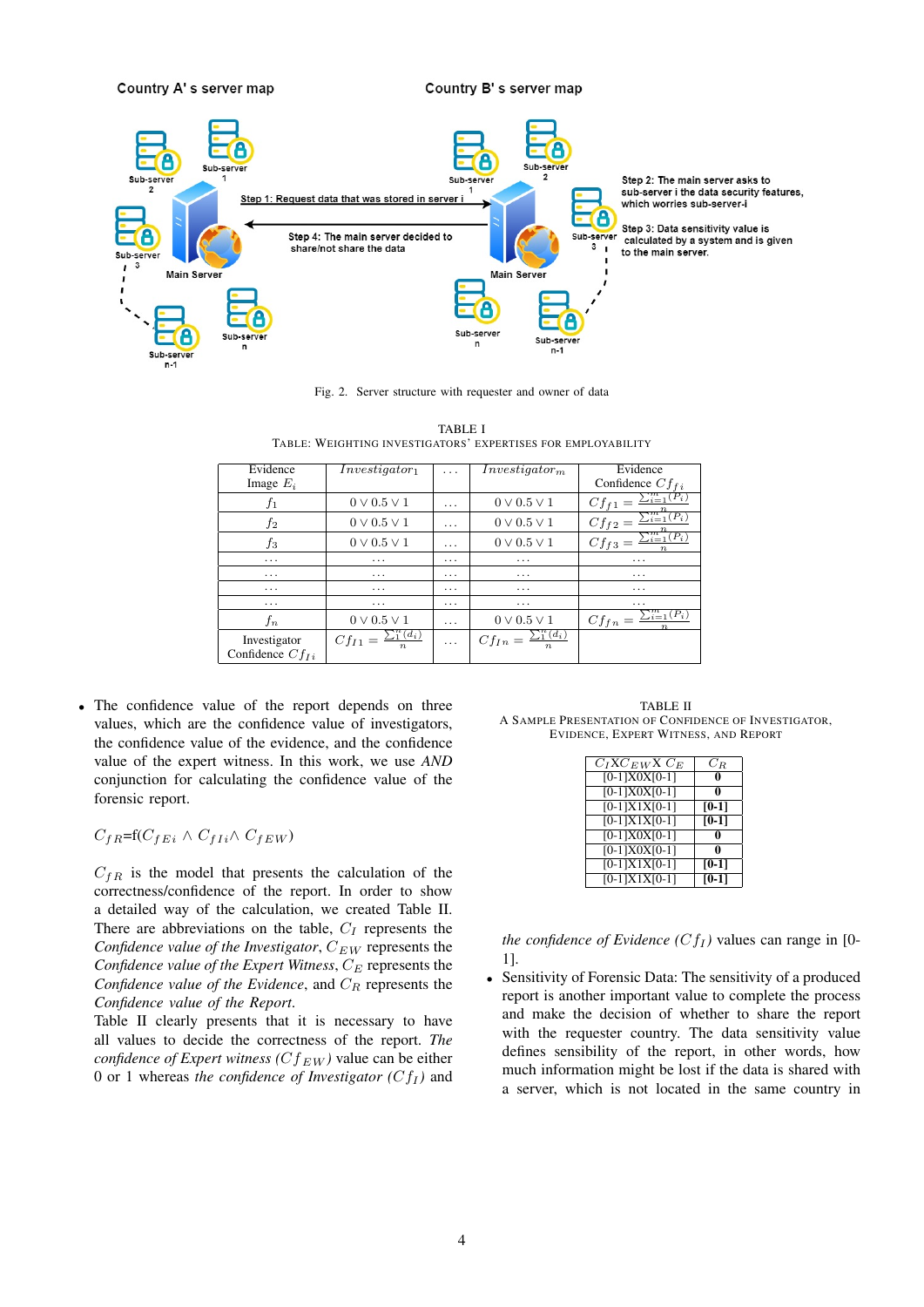which the forensic investigation is carried out. Akkuzu et al [16] developed a model that is used to calculate the data sensitivity value. We borrow their model to calculate our forensic data sensitivity value (see Equation 4).

$$
S_d = \frac{\sum_{i=1}^{m} (P_i * (w_i))}{\sum_{j=1}^{n} (f_j)}
$$
(4)

 $S_d$  represents the data sensitivity, it ranges in [0,1]. The numerator gives the summation of the data Confidentiality, Integrity, Availability, Privacy, and Possession (CIAPP) probabilities, in which  $P_i$  indicates the probability of CIAPP concerns that is selected by co-owner and  $w_i$  is the weight of the properties. The denominator indicates the total number of features (in our case five features are used see Table III).

Table III shows the data security features that are used in this work. These features can be varied depending on needs.

TABLE III RELATED DATA SECURITY FEATURES FOR THE DATA SENSITIVITY

| <b>Subject of Protection</b> | <b>Discipline</b>       |
|------------------------------|-------------------------|
| Confidentiality              | Information             |
| Integrity                    | Information             |
| Availability                 | Information             |
| Privacy                      | Information             |
| Possession                   | Information and Network |

# V. FUZZY LOGIC-BASED DECISION MAKING ON FORENSIC DATA SHARING

We use a fuzzy logic decision-making process to make a decision on the forensic data sharing in order to provide a secure forensic data sharing process. A fuzzy set is defined as  $(U, \mu)$  in which U represents the universe set of elements and  $\mu$  represents the membership function with the membership degrees of the elements to the set  $U$ , i.e.,  $x \in U \rightarrow \mu(x) \in [0, 1]$ . There are various shapes of membership functions that can be chosen for a fuzzy set, such as triangle, trapezoid, and rectangle. Trapezoid functions can be viewed as a generalisation of triangular and rectangular membership functions. Therefore, we chose the trapezoidal membership function for defining whether the elements in our fuzzy sets are discrete or continuous [17].

Decision on forensic data sharing can be taken with some rules which are defined based on the confidence of the evidence and the sensitivity of the data, which are included in the forensic report. Conditions (i.e. rules) to make a decision on forensic data sharing are defined in [16], we use the same fuzzy rules since our data sharing process is considered as a co-owned data sharing process. The rules that are used to make decisions on the sharing process are as follows:

- *Rule1= If sensitivity['low']* ∧ *confidence['low'], decision['maybe']*
- *Rule2=If sensitivity['low']* ∧ *confidence['medium'], decision['maybe']*
- *Rule3=If sensitivity['low']* ∧ *confidence['full'], decision['yes']*
- *Rule4=If sensitivity['medium']* ∧ *confidence['low'], decision['maybe']*
- *Rule5=If sensitivity['medium']* ∧ *confidence['full'], decision['yes']*
- *Rule6=If sensitivity['medium']* ∧ *confidence['medium'], decision['maybe']*
- *Rule7=If sensitivity['high']* ∧ *confidence['low'], decision['no']*
- *Rule8=If sensitivity['high']* ∧ *confidence['medium'], decision['maybe']*
- *Rule9=If sensitivity['high']* ∧ *confidence['full'], decision['yes']*.

Through this whole process, it is very crucial to consider the possible fuzzy area during an investigation. Weighing the ability of investigators and the complexity of the evidence does not only provide high and low results and to make our method applicable to real-life cases the medium range is important to include [18].

Table IV presents the fuzzy linguistic terms with the numerical value of each term and member, which is associated with the fuzzy value, and it explains what each value means in details.

It is clearly seen that if the forensic data is not found sensitive by investigators and investigators are confident on the forensic report that they produce, then most probably the data is shared with the requester. That means that the report is related to the criminal case. On the other side, if the data is found very sensitive by investigators after their analysis and they do not have enough confidence on the report that they produce, then the data may not be shared with the requester country. The values of the fuzzy linguistic class can be specified by experts in each investigation process based on the case. In this work, high, medium, and low linguistic variables are used with expert knowledge-based decision making.

Figure 3 represents each fuzzy variables' linguistic terms and the numerical values of each linguistic variable's. *Akkuzu et al.* defined the membership range of each variable with a clustering technique (see [16]), therefore, we use the same ranges of each variable as in their work due to our conditions similarity and due to the knowledge-based fuzzy decision making is not in use anymore.

# VI. DISCUSSION

The usage of IoT devices has been increasing per person day by day. They become part of people's lives due to their high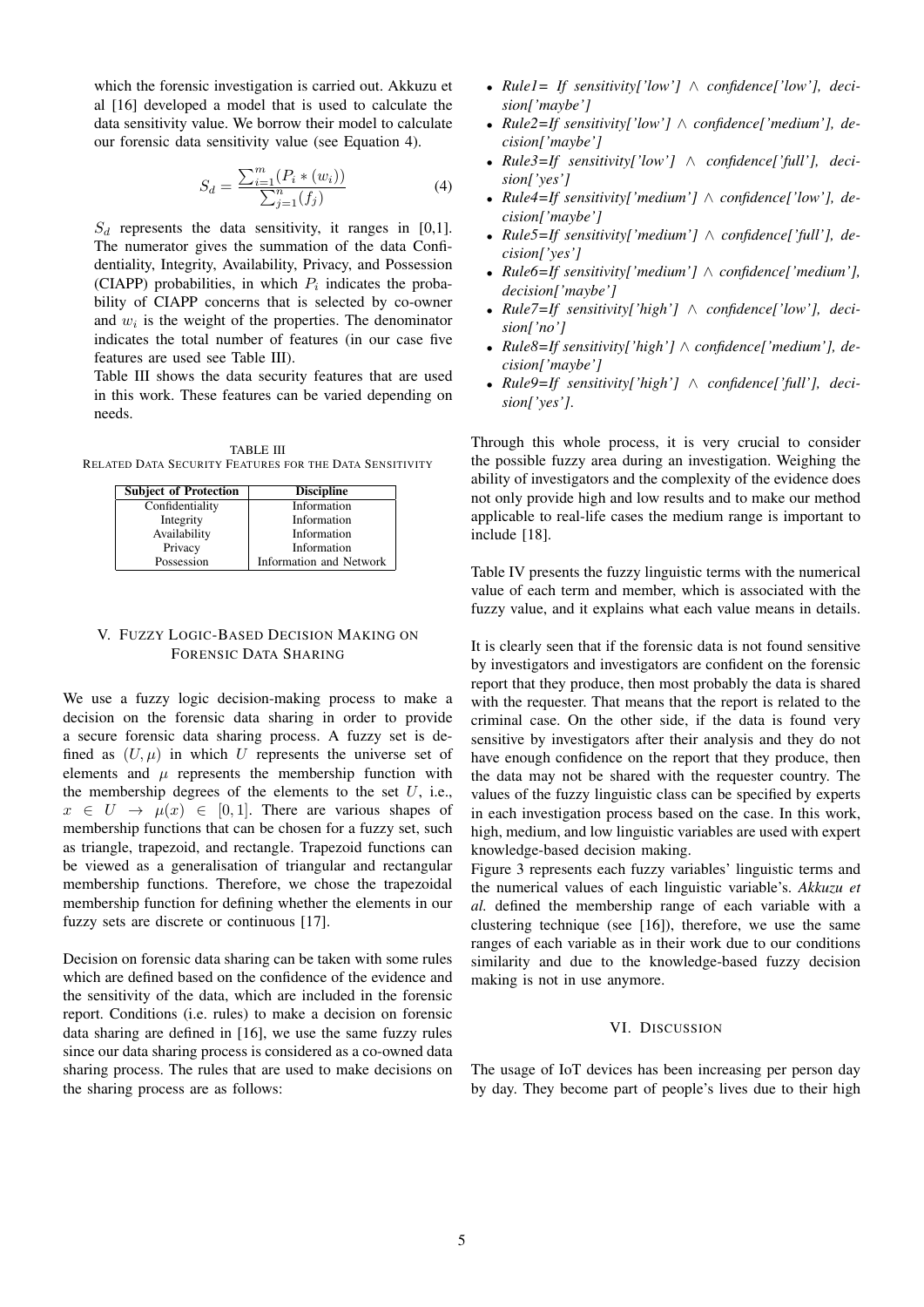TABLE IV FUZZY LINGUISTIC VARIABLES , ITS VALUES, AND ASSOCIATED **MEMBER** 

| Meaning         | File is not only found but also                                                          | opened for analysis | (All files in were opened by investigator) | Investigator was successful | to retrieve, restore and/or | access all of the evidence | (out of 100 % Evidence) | File is found and could not be opened | $\frac{8}{2}$ | (Not all files but some files | were opened by investigator) | Investigator was partially successful | to retrieve, restore AND/OR access | the evidence (out of 100 $%$ Evidence) | None of files is found | was not successful | to retrieve, restore OR | access any of the evidence | (out of 100 % Evidence) |
|-----------------|------------------------------------------------------------------------------------------|---------------------|--------------------------------------------|-----------------------------|-----------------------------|----------------------------|-------------------------|---------------------------------------|---------------|-------------------------------|------------------------------|---------------------------------------|------------------------------------|----------------------------------------|------------------------|--------------------|-------------------------|----------------------------|-------------------------|
| Member          |                                                                                          | Evidence            |                                            | Investigator                |                             |                            |                         |                                       |               | Evidence                      |                              | Investigator                          |                                    |                                        | Evidence               | Investigator       |                         |                            |                         |
| Numerical Value |                                                                                          |                     |                                            |                             |                             |                            |                         |                                       |               | $\widetilde{\circ}$           |                              |                                       |                                    |                                        |                        |                    |                         |                            |                         |
| Linguistic Term |                                                                                          | Yes                 |                                            |                             |                             |                            |                         |                                       |               | Maybe                         |                              |                                       |                                    |                                        | $\frac{1}{2}$          |                    |                         |                            |                         |
|                 | mbership<br>HIGH<br>MEDIUM<br>LOW<br>Values<br>low<br>medium<br>high<br>$\sum_{Y \in S}$ |                     |                                            |                             |                             |                            |                         |                                       |               |                               |                              |                                       |                                    |                                        |                        |                    |                         |                            |                         |



Fig. 3. Membership Values of Each Variables

dependency on their devices and provide services in daily tasks. These devices can be used for a multitude of reasons depending on the individual. Therefore, the benefits of IoT devices are irrefutable since they are the amenities for our lives. However, these devices can also be utilised in criminal activities which also require constant improvement of the forensic investigation process and tools. Therefore, we propose a model which is able to register IoT devices and stores their information, such as Owner, Subscriber, User, Device Type, Serial Number and Location, to access data if necessary and requested during an investigation. We do not eliminate current forensic investigation tools but rather propose a new method to investigate more complex criminal cases in the complicated IoT environment and steady increase of IoT devices. Moreover, investigation reports are a crucial part of a case investigation due to being the main focus of most evidence presentations in the court of law. Therefore, it is important to know how accurate the report is, what are expertise of investigators, and how correct evidence files are. Considering those needs in a forensic investigation we developed models, which give a new approach of calculating those values. We also introduce a new and efficient way of sharing forensic reports. The real-life decision expressions are not Boolean, furthermore, the sensitivity affects to decide whether to share or not to share information. In order to cover those needs, we introduce a fuzzy logic decision-making system, in which the fuzzy expressions are used and the sensitivity of the forensic data is employed to make a decision.

# VII. CONCLUSION

This paper introduces a novel approach to forensic investigation processes and sharing forensic data. We propose a multilevel, distributed and hierarchical Hybrid Server Model which allows IoT devices to be registered on and which additionally stores data of these devices. During the process of forensic investigations, this Server and stored data can be used in an efficient way for analysis and report creation. A forensic investigation process includes investigators, evidence, and report, which is produced by the investigators with found evidence files. Therefore, it is important to know the accuracy of the forensic report, the expertise of the investigators who work on the report production, and the accuracy of the evidence. In this paper, we developed models for evaluating values for the accuracy of the report, the accuracy of the evidence, and the investigators' expertise. We then introduce a new way of making decisions on the forensic data sharing process. Furthermore, we use the forensic data sensitivity value and the confidence value of the forensic report as input values for the fuzzy logic decision-making system. The output of the fuzzy logic is a decision that have three values either *'yes'*,*'maybe'* or *'no'*. As it is seen the fuzzy logic provides very valuable flexibility for reasoning. In this way, we can consider the inaccuracies and uncertainties of any situation on